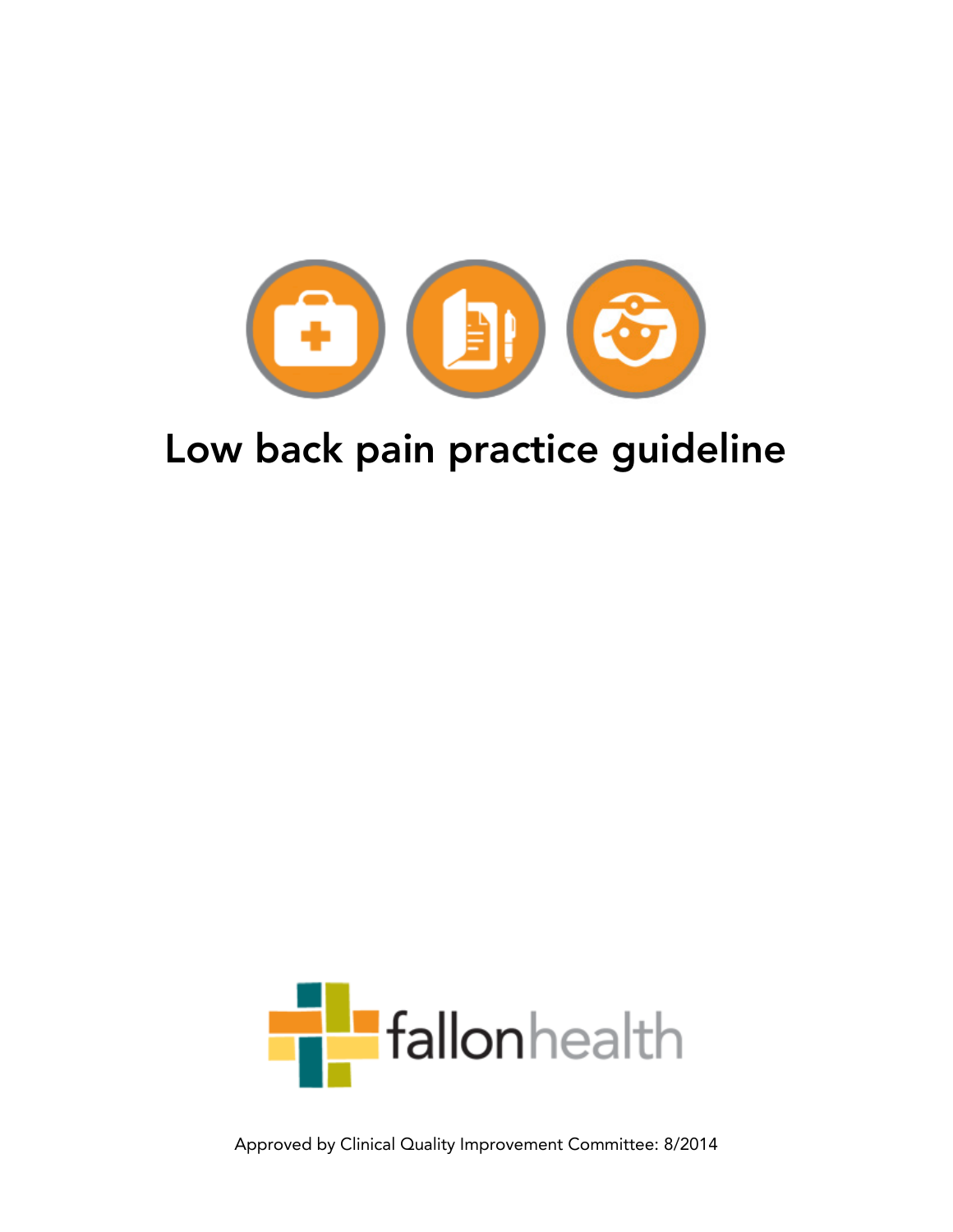#### **Acute low back pain with radiculopathy**



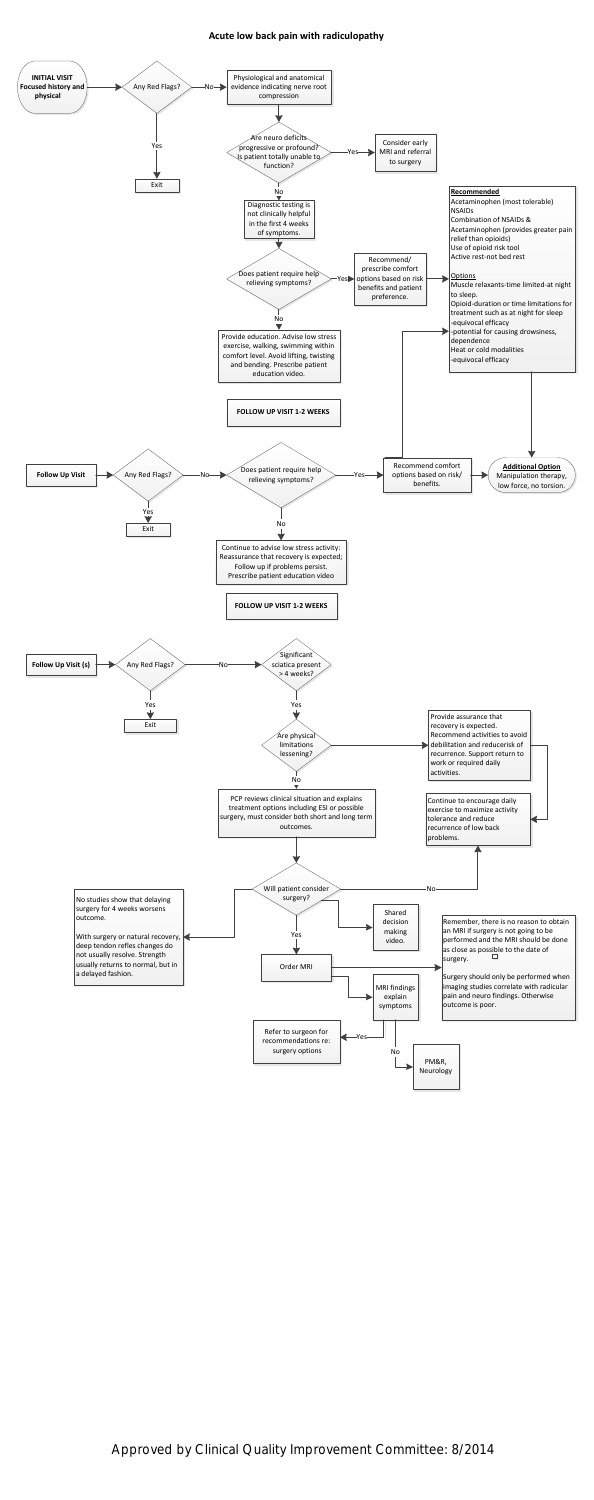### Acute low back pain without radiculopathy

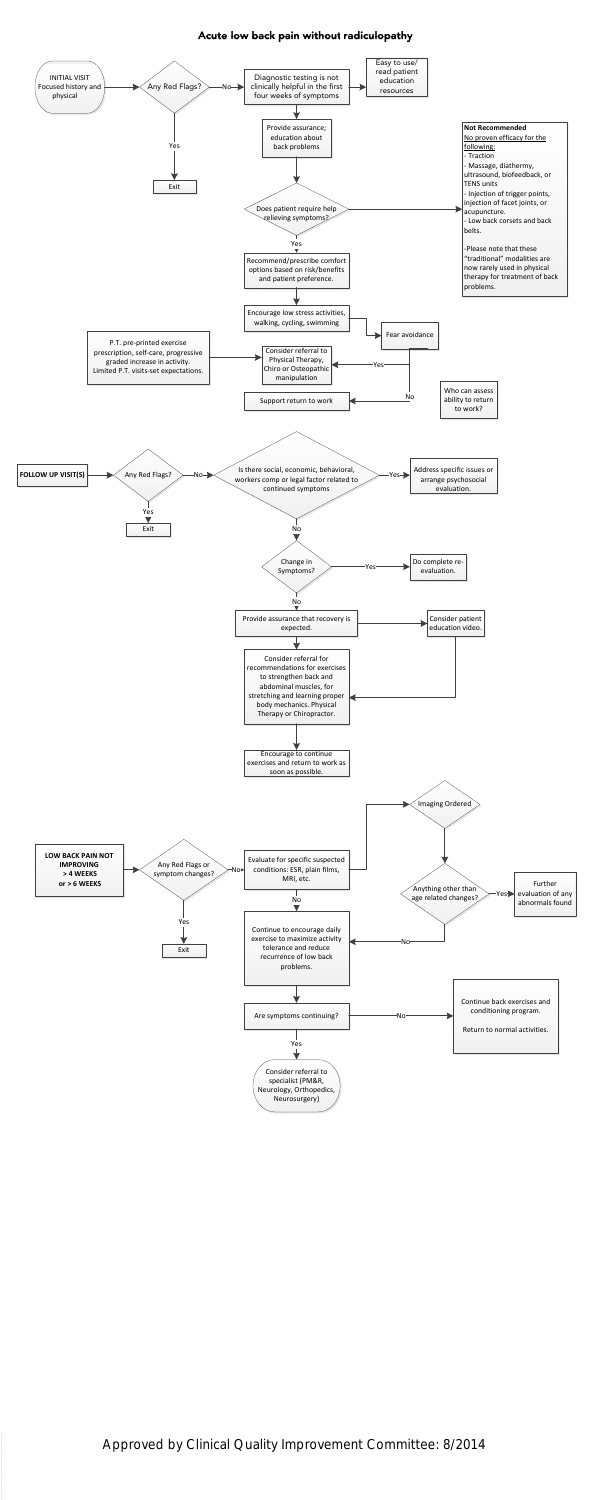## Low back pain practice guideline expert panel participants

#### Johnson Memorial Hospital

Michael Erdil, M.D., Consultant Occupational Medicine Specialist, Board Certified

Reliant Medical Group Thomas Kesman, M.D., Orthopedic Surgery

#### UMass Memorial Health Care

Ronald Adler, M.D., Family Medicine, Board Certified Faren Williams, M.D., Physical Medicine & Rehab, Board Certified

#### Worcester Neurosurgery

Arno Sungarian, M.D., Neurosurgery, Board Certified Gerald McGillicuddy, M.D., Neurosurgery, Board Certified

#### Harrington Hospital

William Dunn, D.O., Internal Medicine, Board Certified

#### Fallon Health

Matthew Collins, M.D, Family Practice, Board Certified Param Singh, M.D, Internal Medicine Hollis Coblentz, D.O., Family Practice, AOA Board Certified